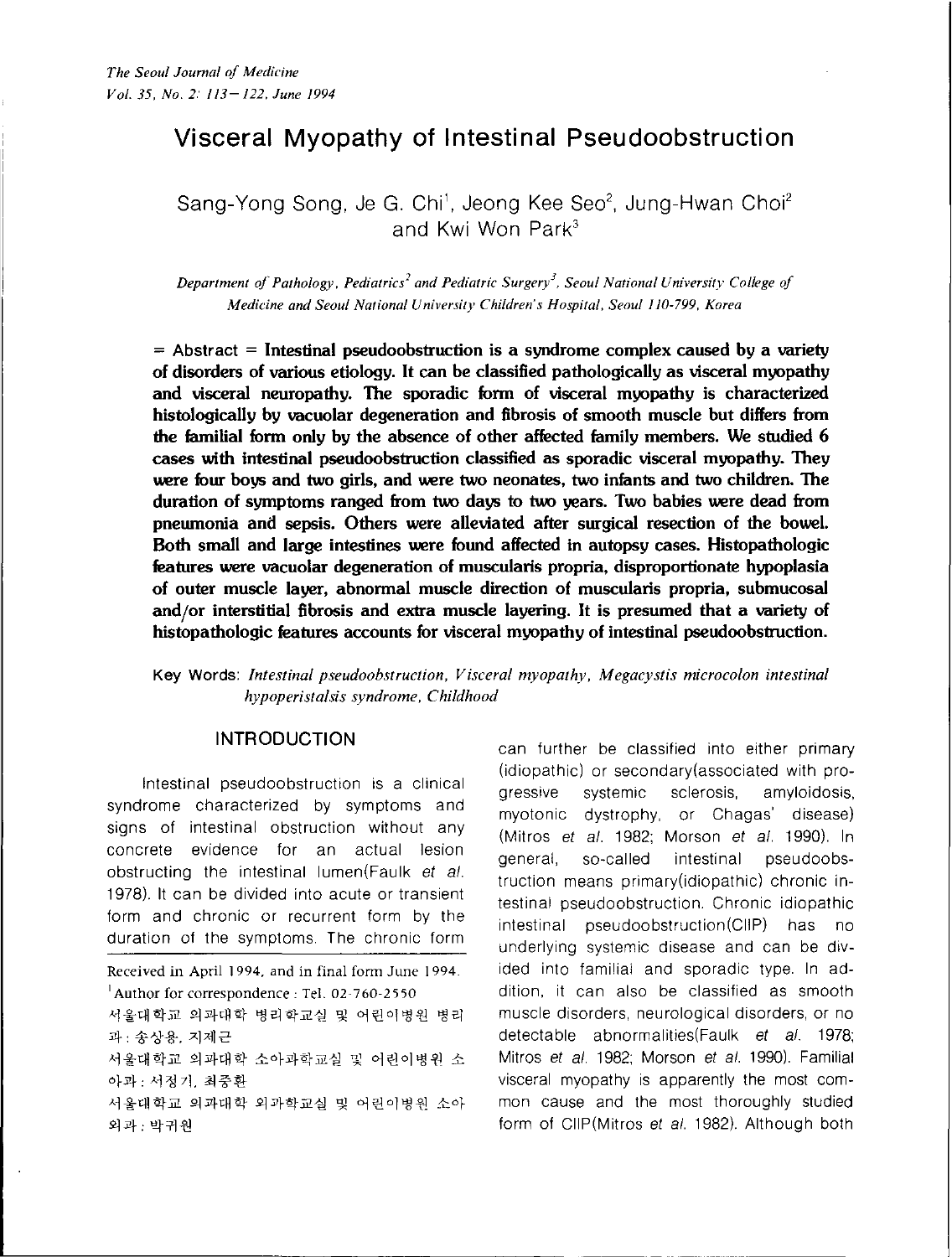the familial and sporadic forms of visceral myopathy are characterized by vacuolar degeneration and fibrosis of the smooth muscle(Mitros et al. 1982: Schuffler et al. 1988), the histopathologic characteristics of sporadic visceral myopathies have not been fully elucidated. Based on our cases, we describe the histopathologic features of visceral myopathy of CIIP trying to expand the pathologic spectrum of the disease.

# **CASE REPORTS**

# Case 1

A three-day-old male neonate presented with abdominal distention and fever of 2 days duration. He was born by normal full-term spontaneous vaginal delivery to a 29-year-old mother without perinatal problems. Physical examination and radiologic study revealed dilated stomach and small intestine, intestinal malrotation and small calibered colon. Voiding cystourethrography demonstrated a marked vesical distention neither with vesico: ureteral reflux nor with urethral obstruction. Exploratory laparatomy showed distended jejunum and proximal ileum, and narrowed distal ileum with shortening of the entire small bowel length. There was no demonstrable mechanical obstruction. The blood culture done on admission grew Staphylococcus species, and the fever was controlled. However, intestinal activity was very poor, and neither gastrografin enema nor neostigmin were effective for meconium passage. He died on the 42nd day of life due to sepsis. At autopsy the body weighed 2,100 gm and showed marked emaciation with jaundice and abdominal distention. There was a markedly dilated stomach, malfixed and dilated small intestine, and small calibered colon with a



Fig. 1. Postmortem examination of case 1 shows (A) microcolon with intestinal malrotation and (B) megacystis with hydroureter.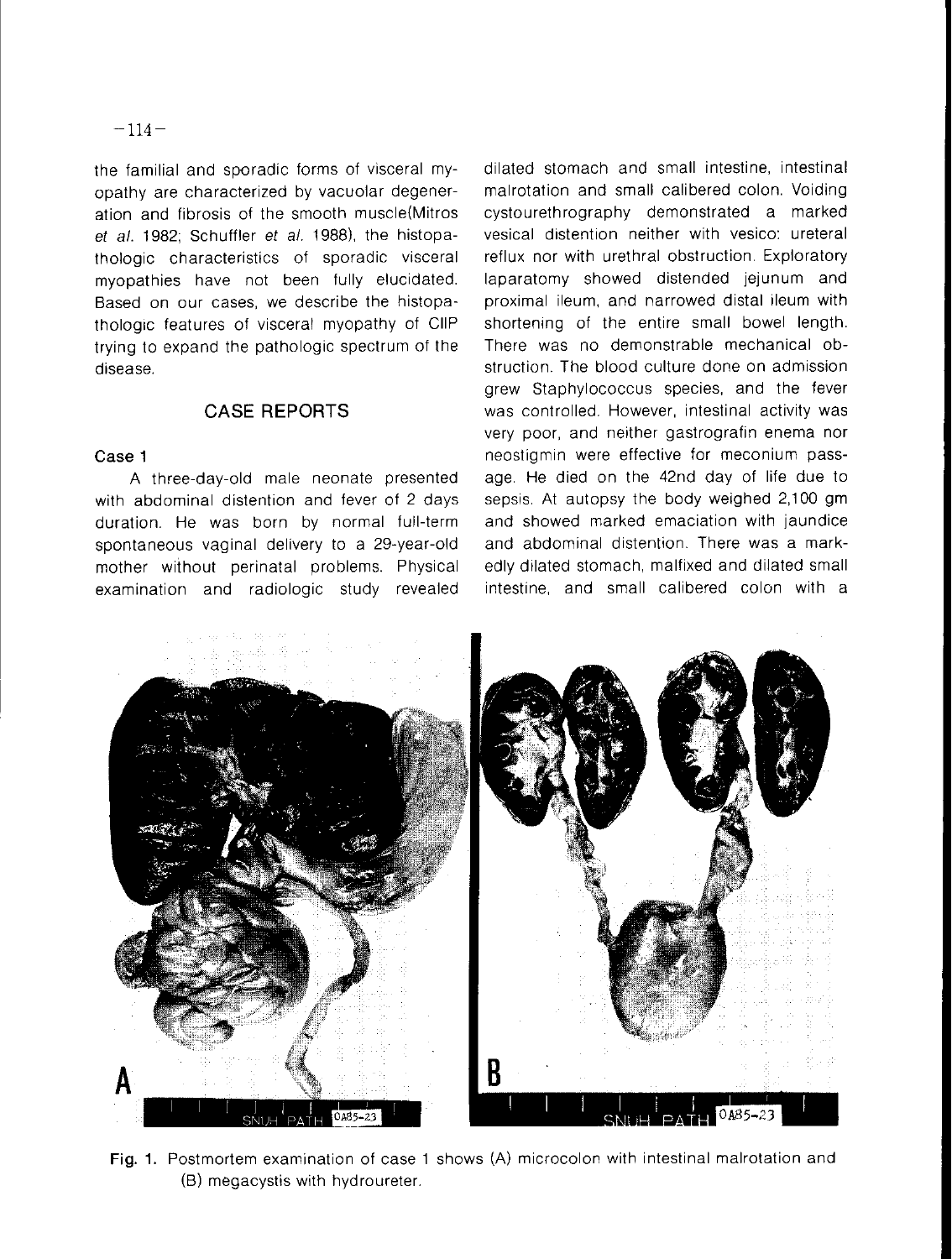mean diamter of 0. 4 cm(Fig. 1A). The rectum and anus were unremarkable. The urinary bladder was diffusely dilated into a round shape (Fig. 1B). The urethra was patent. Both kidneys weighed 17 gm together and showed a considerable hydropelvis. There was no evidence of obstruction in any portion of the urinary tract. Microscopically, sections from the small and large intestine showed mild vacuolar degeneration, disproportionate hypoplasia of the outer muscle layer and submucosal fibrosis. Ganglion cells in submucosa and muscularis propria were well preserved in the entire seament of the small and large intestine.

#### Case 2

A 97-day-old female infant presented with low birth weight, respiratory distress and abdominal distention since birth. She was delivered after 28 weeks of gestation by Caesarean section because of total placenta previa and premature rupture of the mother's membrane. She weighed 857 gm at birth and stained with meconium. Apgar scores were 6 at 1 minute and 7 at 5 minute, respectively. Occult blood test was positive in the stool. The symptoms waxed and waned, and ventricular dilatation and periventricular leukomalacia were noted in the brain sonogram. She died of sepsis.

At autopsy the body weighed 1,140 gm and showed marked emaciation with abdominal distention. On opening the peritoneal cavity, hepatosplenomegaly and ascites were noted but the urinary bladder and gastrointestinal tract were unremarkable grossly. The lungs showed diffuse consolidation and hemorrhage. Microscopically, sections from the small and large intestine showed vacuolar degeneration, and irregular thinning and thickening of the inner muscle layer(Fig. 2).

Characteristically, the direction of the inner muscle layer was parallel with the longitudinal axis of the intestine. The outer muscle layer also showed abnormal direction reminiscent of the inner circular muscle and showed segmental disproportionate hypoplasia. The submucosa showed fibrosis and well formed ganglion cells.

### Case 3

A 4-year-old boy presented with abdominal vomiting which he distention and had suffered since 6 months of age. He underwent Duhamel's operation for congenital megacolon.



Fig. 2. Photomicrograph of case 2 shows vacuolar degeneration of the inner muscle layer and varying degrees of interstitial fibrosis. (Inset : high power photomicrograph of vacuolar degeneation of muscularis propria)



Fig. 3. Photomicrograph of case 3 shows severe interstitial fibrosis, irregularly arranged inner muscle layer and disproportionate hypoplasia of the outer muscle layer.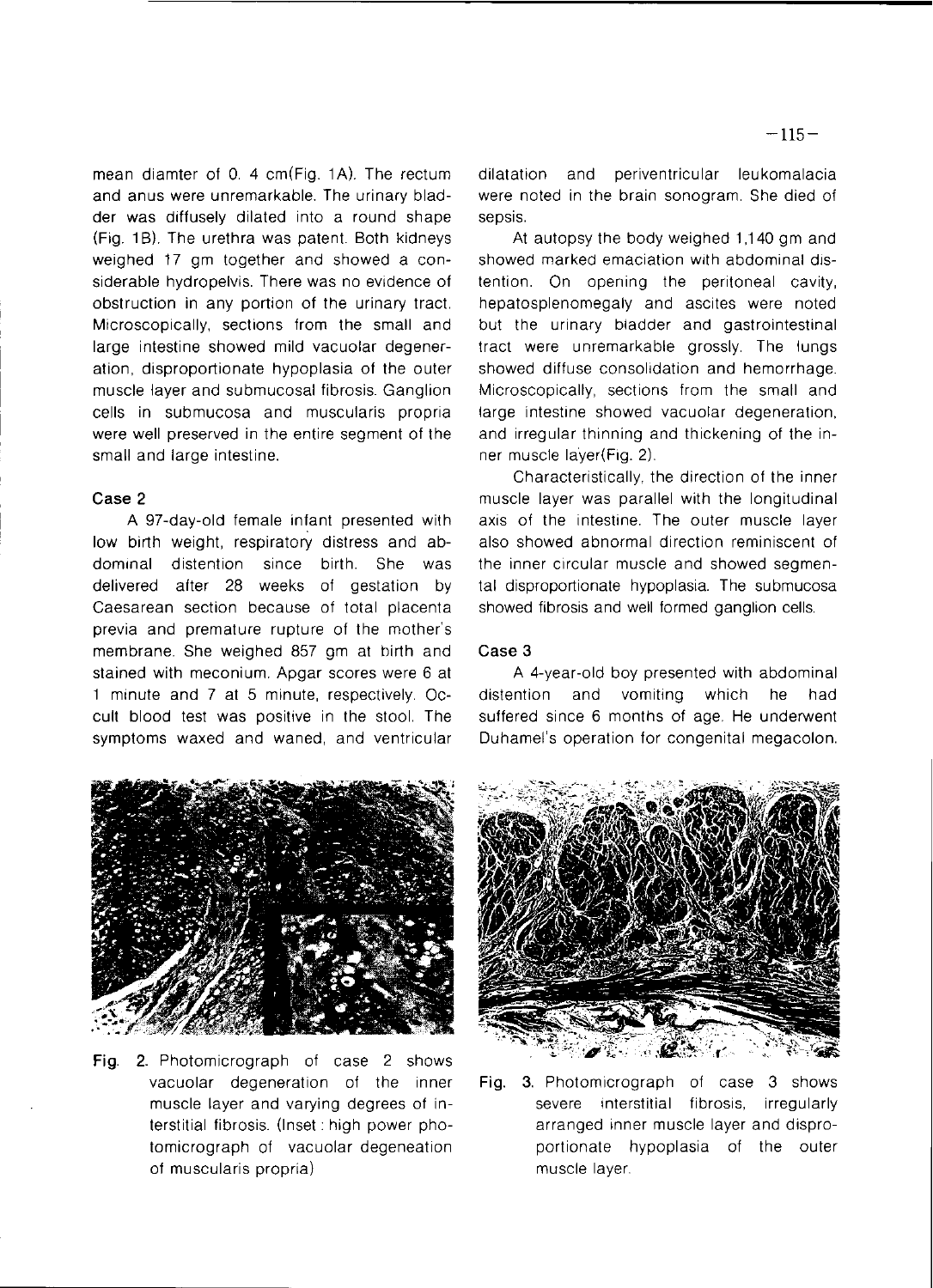However, he was not confirmed histopathologically and did not show any improvement. In spite of adhesiolysis, gastrostomy, ileostomy and total parenteral nutrition, the symptoms aggravated. Therefore, he underwent subtotal gastrectomy and subtotal colectomy. Postoperative course was satisfactory.

The resected stomach and subtotal ileocolectomy specimen measured 12 cm and 48 cm in length, respectively. The mucosal folds of the intestine were flattened and the wall was irregularly thinned. Multiple sections showed segmental hyperplasia of the inner muscle layer, interstitial fibrosis and mild vacuolar degeneration of the muscularis propria(Fig. 3). The outer muscle layer was hypoplastic segmentally. Ganglion cells were prominent in both submucosal and myenteric plexuses. The submucosa showed fibrosis. Mononuclear cell infiltration was noted in both mucosa and subserosa.



Fig. 4. Macroscopically, the mucosal surface of case 4 shows a haphazard arrangement of the mucosal folds.

![](_page_3_Picture_5.jpeg)

Fig. 5. Photomicrograph of case 4 demonstrates the varied histopathology of myopathy in segmental fashion including (A) abnormal direction of both inner and outer muscle layers, (B) incomplete additional muscle layering of irregularly proliferating smooth muscle bundles with abnormal direction, and (C) complete additional muscle layering with normal direction (Masson's trichrome).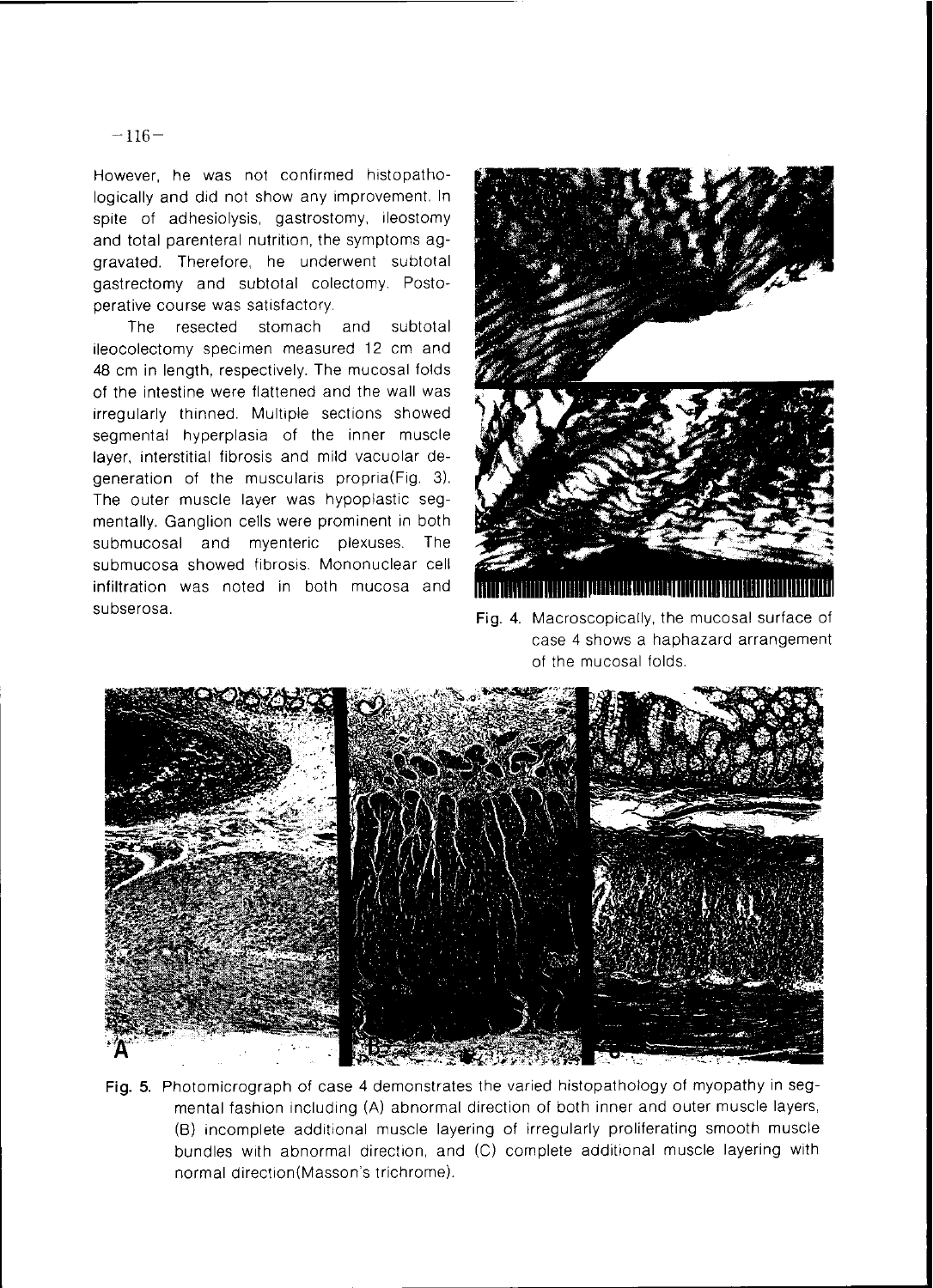#### Case 4

A two-year-old boy presented with constipation of one year's duration. At birth, he was unremarkable except for an imperforate anus, for which Pena operation was done at the age of one year. Though upper gastrointestinal series revealed malrotation of the small intestine with delayed barium passage, there was no demonstrable obstruction site. Radiolo- gically, congenital megacolon was suspected due to a marked dilation of the sigmoid colon. He underwent subtotal colectomy.

The resected colon measured 30 cm in length and showed irregular widening of the circumference up to 15 cm. Mucosal folds showed irregular direction with predominant longitudinal component(Fig. 4). The wall was irregularly thinned. Microscopically, a segment of inner muscle layer showed abnormal direction that was parallel to (Fig. 5A) or oblique to (Fig. 5B) the longitudinal axis of the intestine. Additional layering of irregularly proliferating muscle bundles was found(Fig. 5B and 5C). Focal disruption and vacuolar degeneration were also seen in the inner muscle layer. Ganglion cells were well present in the entire colonic segment.

#### Case 5

A 4-day-old female neonate presented with abdominal distention and vomiting which she had suffered from one day of age. The delivery was uneventful and the apgar score was 9. She was small for her age (birth weight 2.6 kg, gestational age 36 weeks). Radiologic examination revealed small-calibered distal ileum and colon with delayed barium passage which was suggestive of ileal stenosis or total colonic aganglionosis. The resected small intestine measured 28 cm in length and showed segmental thinning and narrowing. The narrowed portion measured 2 cm in diameter.

Mucosa was focally eroded. Microscopically, the inner muscle layer showed mild vacuolar change. The outer muscle layer showed disproportionate hypoplasia and segmental attenuation (Fig. 6).

![](_page_4_Picture_6.jpeg)

Fig. 6. Photiomcrograph of case 5 shows disproportionate hypoplasia and segmental attenuation of the outer muscle layer.

Ganglion cells were well present. Mononuclear cell infiltration was seen in the subserosa. Mild fibrosis was noted in the submucosa and subserosa.

# Case 6

A two-month-old male infant presented with chronic diarrhea which he had had since birth. The delivery was uneventful except for mild meconium staining(birth weight 3.5 kg, gestational age 39 weeks). Antibiotic therapy was given because of continuous fever. However, he was not confirmed microbiologically and did not show any improvement. Radiologic impression was gastric volvulus. An open biopsy was done. The biopsy specimen consisted of 4 parts including the jejunum, ileum, appendix and colon. Histopathologically, all of them showed the same features. Muscularis propria exhibited vacuolar degeneration and submucosa showed fibrosis. Ganglion cells were well present in the entire segment.

We have summarized the clinical and pathologic features of these cases(Table 1).

#### **DISCUSSION**

Since the first description (Ogilvie 1948), many investigators(Swenson and Fisher 1955; Dudley et al. 1958; Davidson and Bauer 1958;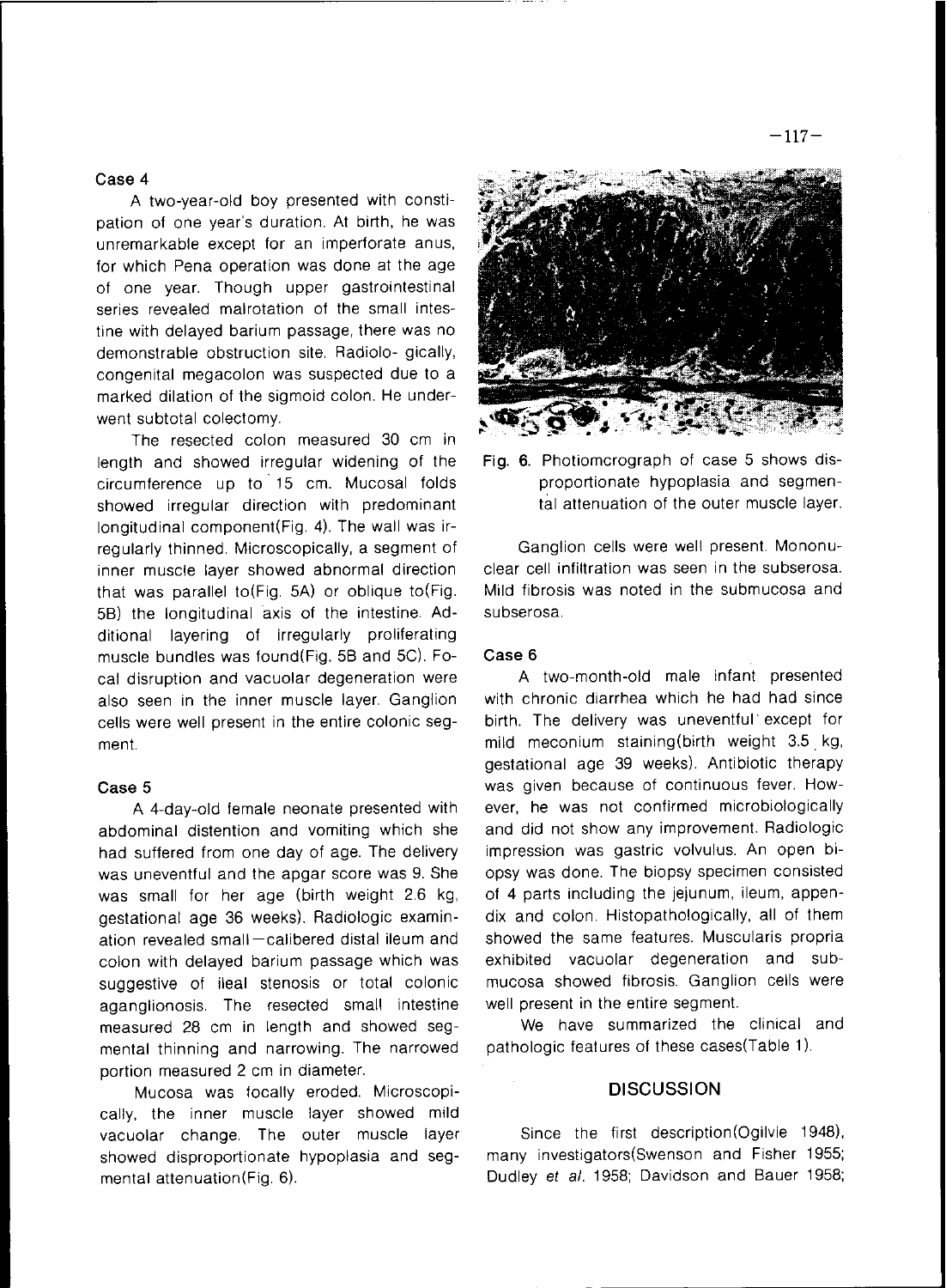# $-118-$

| Case                |                 | $\overline{c}$ | 3           | 4            | 5               | 6             |
|---------------------|-----------------|----------------|-------------|--------------|-----------------|---------------|
| Clinical summary    |                 |                |             |              |                 |               |
| Sex/Age             | $M/3$ ds        | $M/3$ mos      | $M/4$ yrs   | $M/2$ yrs    | $M/4$ ds        | $M/2$ mos     |
| Location            | SI, LI          | SI, LI         | П           | LI           | <b>SI</b>       | SI, LI        |
| Duration            | 2 <sub>ds</sub> | 3 mos          | 2 yrs       | 1 yr         | 3 <sub>ds</sub> | 2 mos         |
| Fate                | Expired         | Expired        | Alive       | Alive        | Alive           | Alive         |
| Specimen            | Autopsy         | Autopsy        | Resection   | Resection    | Resection       | <b>Biopsy</b> |
| Pathologic features |                 |                |             |              |                 |               |
| Submucosa           |                 |                |             |              |                 |               |
| $-Fibrosis$         | $\ddot{}$       | $\ddot{}$      | $+ +$       | $\ddot{}$    | 土               | $+ +$         |
| Muscularis propria  |                 |                |             |              |                 |               |
| $- AML$             |                 |                |             | +            |                 |               |
| $-\mathsf{VD}$      | 土               | $^{+}$         | $\mathbf +$ | $\ddot{}$    | 土               | +             |
| $-AD$               |                 | $+$            |             | $\ddot{}$    |                 |               |
| $-IF$               | 士               | $^{+}$         |             | $^{+}$       | 士               |               |
| $-DH$ or SDH        | 土               |                |             | $\mathrm{+}$ | ┿               |               |

Table 1. Clinico-pathologic summary of the cases

ds : days, mos : months, yr(s) : year(S), SI : small intestine, LI : large intestine, AML : abnormal muscle layering, VD: vacuolar degeneration, AD: abnormal direction, IF: interstitial fibrosis, DH: disproportionate hypoplasia, SDH : segmental DH. Case 1 was previausly reported.

| year | Authors          | Terminology                                               |
|------|------------------|-----------------------------------------------------------|
| 1948 | Ogilvie          | Large intestine colic due to sympathetic deprivation.     |
|      |                  | A new clinical syndrome                                   |
| 1955 | Swenson & Fisher | Megacolon and megaureter                                  |
| 1958 | Dudley et al.    | Intestinal pseudoobstruction                              |
|      | Davidson & Bauer | Achalasia of distal rectal segment                        |
| 1963 | Siber & Girdany  | Functional intestinal pseudoobstruction                   |
| 1964 | Bentley          | Hypoganglionosis                                          |
| 1965 | Ehrenpreis       | Pseudo – Hirschsprung's disease                           |
| 1966 | Nixon            | Chronic adynamic ileus                                    |
| 1970 | Maldonado et al. | Chronic idiopathic intestinal pseudoobstruction           |
| 1975 | Kapila et al.    | Chronic adynamic bowel                                    |
| 1976 | Berdon et al.    | Megacystis microcolon intestinal hypoperistalsis syndrome |
| 1977 | Puri et al.      | Adynamic bowel syndrome                                   |
|      | Schuffler et al. | Hereditary hollow visceral myopathy                       |
|      | Puri et al.      | Neuronal colonic dysplasia                                |
| 1978 | Faulk et al.     | Familial visceral myopathy                                |
| 1980 | Schuffler et al. | Sporadic visceral myopathy                                |
| 1984 | Kirtane et al.   | Dysganglionosis                                           |

Table 2. Summary of related terminology of intestinal pseudoobstruction

Sieber and Girdany 1963; Bentley 1964; Ehrenpreis 1965; Nixon 1966; Maldonado et al. 1970; Kapila et al. 1975; Berdon et al. 1976; Puri et al. 1977; Schuffler et al. 1977; Puri et al. 1977; Faulk et al. 1978; Schuffler and Deitch 1980; Kirtane et al. 1984) have described the clinical syndrome characterized by symptoms and signs of intestinal obstruction without actual obstructing lesion under various names (Table 2). Most of these names are confusing and are not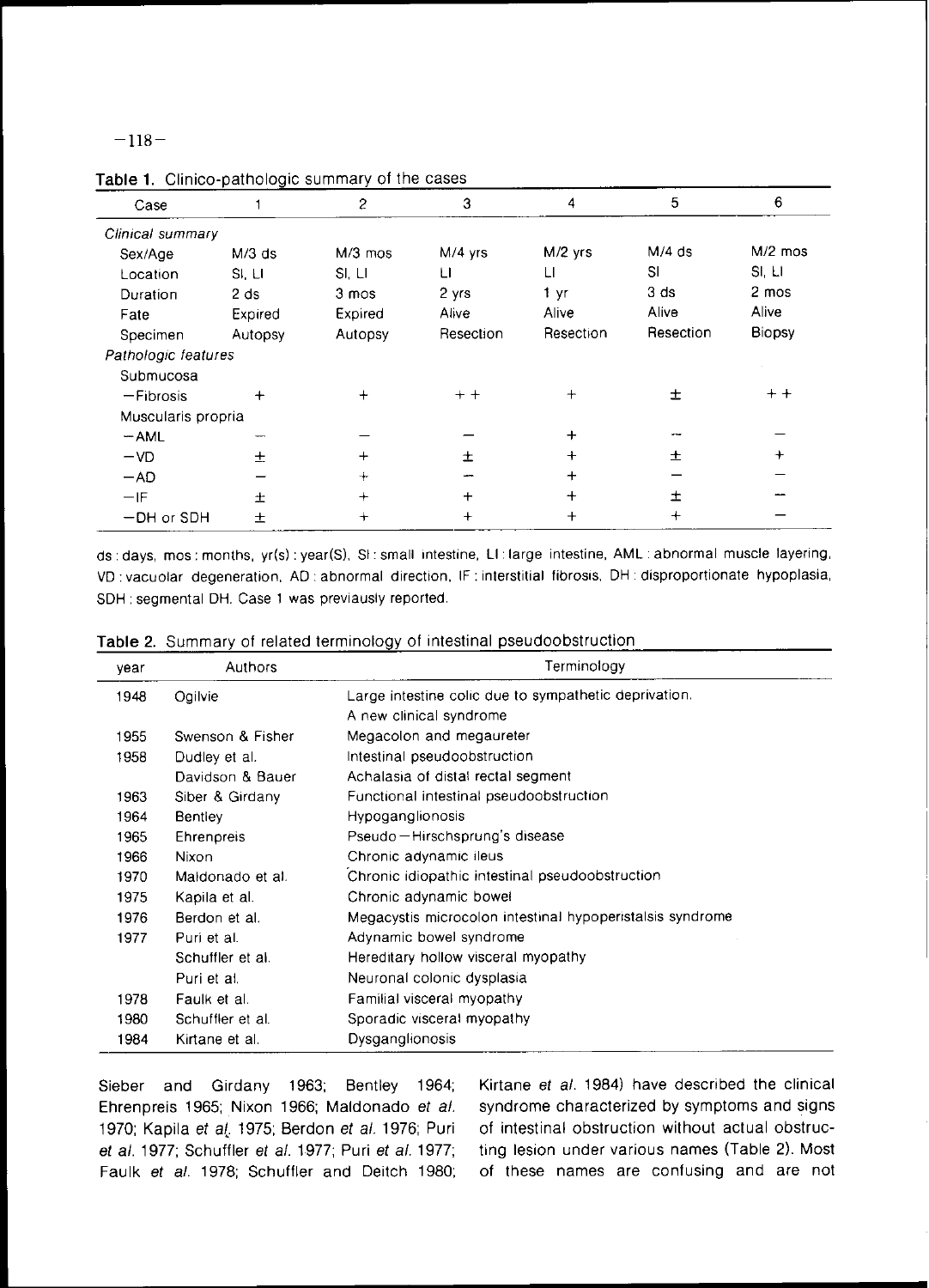pathologically oriented, indicating that it has long been a "clinical" entity without full elucidation of its histopathologic features. Morphologic examination of the gastrointestinal tract in such a lesion has largely been neglected (Mitros et al. 1982), until the neurologic and the myologic abnormalities were recently described (Table 3). Neurologic abnormality was focused

# Table 3. Pathologic features according to the type of intestinal pseudoobstruction

- A. Neuropathic type
	- 1) Abnormal neuronal structures and reduced number of ganglion and nerve bundles
	- 2) Degeneration of myenteric plexus
	- 3) Intranuclear inclusion and reduced number of neurons
	- 4) Reduced argyrophilic neurons, axonal swelling and fragmentation, and schwann cell scar
	- 5) Shrunken or pyknotic neurons-dysganglionosis
- B. Myopathic type
	- 1) Hypertrophy of one or both muscle layers
	- 2) Atrophy and fibrosis of one or both muscle layers with/without increased nerves
	- 3) Vacuolar degeneration and fibrosis of smooth muscle
	- 4) Muscular hypertrophy, excessive oblique muscle layer with prominent and abnormal shaped myenteric plexus but normal ganglion cells

mainly on the Auerbach's plexus. Abnormal neuronal structure and reduced number of ganglion cells and nerve bundles (Erskine 1963; Smith 1968), degeneration of myenteric plexus (Dyer et al. 1969; Cockel et al. 1973), and intranuclear inclusion in nerve cells(Schuffler et al. 1978) were described. With the use of Smith's silver stain, Schuffler and Jonak showed patchy loss of nerve tracts with replacement by Schwann cells, degeneration and decreased numbers of both argyrophilic and argyrophobic neurons, fragmentation and dropout of many axons, and increased thickness and disorganized spatial arrangement of other axons(Schuffler and Jonak 1982). They also focused a significantly decreased number of neurons compared with controls. In 1984, Kirtane et al. proposed a new terminology, "dysganglionosis", based on their observation of shrunken or pyknotic neurons in the myenteric plexus. Myologic abnormalities have been more variable and more obvious than the neurologic abnormalities because they could be found by routine histologic examination. Earlier reports described the hypertrophy of one or both smooth muscle layers (Naish et al. 1960; McCllend et al. 1962). However, the common histologic features were atrophy and fibrosis of one or both muscle layer with or without increased nerves(Murley 1959; Schuffler et al. 1977; Jacobs et al. 1979; Young et al. 1981; Puri et al. 1983; Bagwell et al. 1984), and vacuolar degeneration with fibrosis of the smooth muscle(Mitros et al. 1982; Bagwell et al. 1984). In 1988, Yamagiwa et al. reported a case of intestinal pseudoobstruction with massive muscular hypertrophy and excessive oblique muscle layer forming three layering of smooth muscles. The myenteric plexuses were prominent and more irregularly shaped than normal, but myenteric and submucosal ganglion cells were normal. Also, some investigators observed flattening of mucosal villi in the small intestine (Paul et al. 1961).

Our cases are included in the "intestinal pseudoobstruction complex" because all of our cases showed symptoms and signs of intestinal obstruction without any evidence of organic obstruction. Although case 3 and case 5 were clinically diagnosed as aganglionosis, histopathologic examination revealed well formed ganglion cells and therefore was of no organic cause. Case 1 is a typical case of megacystis  $$ microcolon - intestinal - hypoperistalsis  $SVD$ drome. We believe that this syndrome should be included in the intestinal pseudoobstruction complex. Histologic examination of our cases showed; (a) vacuolar degeneration of the muscularis propria, (b) disproportionate hypo-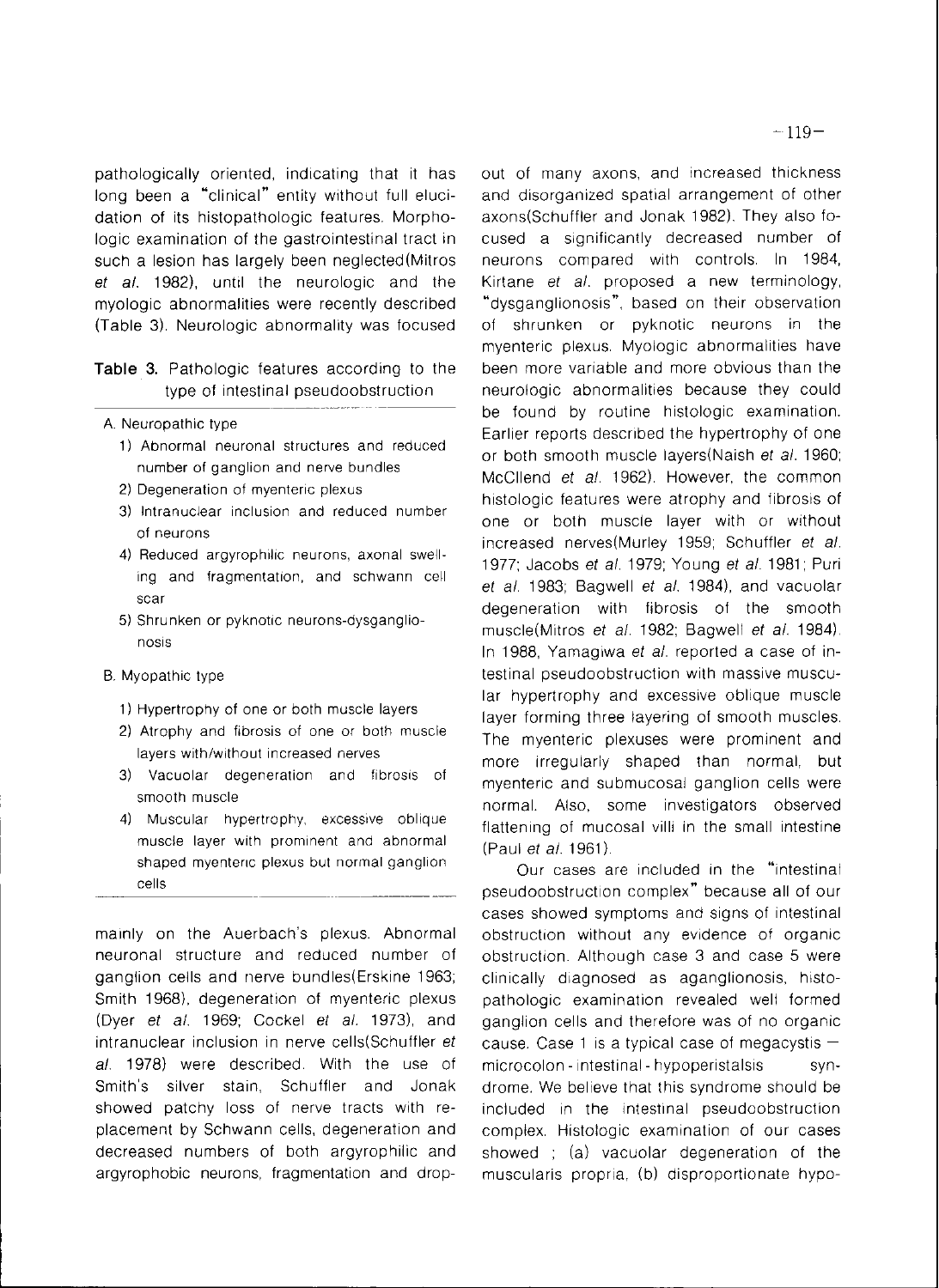| T. Toposou patrioiogio ciassimoation o<br>intestinal pseudoobstruction |
|------------------------------------------------------------------------|
| 1. Neuropathic type                                                    |
| a. Aganglionosis : Achalasia, Hirschsprung's                           |
| disease                                                                |
| b. Dysganglionosis: CIIP<br>c. Hypoganglionosis: CIIP                  |
|                                                                        |
| 2. Myopathic type                                                      |
| a. Hypertrophic: thickenning                                           |
| b. Atrophic : thinning, disproportionate hypopla-<br>sia.              |
| c. Dysmorphic : abnormal direction, in situ                            |
| degenerationd.                                                         |
| d. Hyperplastic : excessive or additional muscle                       |
| proliferatione.                                                        |
| e. Mixed                                                               |
| 3. Combined neuropathic and myopathic type                             |
| 4. Urinary counterpart                                                 |
| a. Isolated form: Prune-belly syndrome                                 |
| b. Combined form: MMIHS                                                |
| 5. True idiopathic type                                                |
| CIIP<br>Chronic idiopathic intestinal pseudoob-                        |
| ostruction, MMIHS : Megacystis-microcolon-intestinal-                  |
| hypoperistalsis syndrome                                               |
|                                                                        |
| plasia of the outer muscle layer, (c) varying                          |
| degrees of submucosal fibrosis, (d) abnormal                           |

muscle direction, (e) interstitial fibrosis of the muscularis propria, and (f) additional muscle layering. Though most of these features have been previously reported, abnormal muscle direction with additional muscle layering has not been described. Macroscopically, these cases showed abnormal and irregular direction of mucosal folds, suggesting that abnormal direction of the underlying muscle laver might be related to the direction of mucosal fold. We believe this lesion might be congenital rather than acquired, because the longitudinal mucosal folds are common findings of the fetal or neonatal colon. In comparison with previously reported cases, vacuolar degeneration in our cases was rather mild. Although the large intestine showed varying thickness of muscularis propria in the circumferential section, that of the small intestine is constant. Therefore, it is meaningful to use disproportionate hypoplasia in our case 2 and case 5. Furthermore, it can also be used in the colon because this change is segmental in our case 3 and case 4.

Three of our cases showed short duration of symptoms though histologic features were within CIIP. Therefore, CIIP may not be adequate to encompass all these features. We propose a classification of CIIP(Table 4). It can be classified as neuropathic type, myopathic type, combined neuropathic and myopathic type, urinary counterpart and true idiopathic type. Although some investigators regarded Hirschsprung's disease as secondary intestinal pseudoobstruction, we think Hirschsprung's disease belongs to the neuropathic type of intestinal pseudoobstruction because its pathology is present in the myenteric plexus without any pathology in other systems. Therefore Hirschsprung's disease can be classified as primary disease of the intestine. Since neuropathic change can be detected only by frozen section using Smith's silver stain(Schuffler and Jonak 1982), we were not able to evaluate our cases in this aspect. It seems necessary that a portion of an intestinal sample should be reserved for frozen section.

### **REFERENCES**

- Bagwell CE, Filler RM, Stringer CD. Neonatal intestinal pseudo-obstruction. J Pediatr Surg 1984; 19:732-9
- Bentley JFR. Some new observations on megacolon in infancy and childhood with special reference to the management of megasigmoid and megarectum. Dis Colon Rect 1964; 7:462-70
- Berdon W, Baker D, Blanc W, Gay B, Santulli T, Donovan C. Megacystis-Microcolon-Intestinal Hypoperistalsis Syndrome: A new cause of intestinal obstruction in hf in hf I obstruction in hf ogicfindings in five newborn girls. Am J Roentgenol 1976; 126:957-64

|                              |  |  |  | <b>Table 4.</b> Proposed pathologic classification of |  |  |  |  |
|------------------------------|--|--|--|-------------------------------------------------------|--|--|--|--|
| intestinal pseudoobstruction |  |  |  |                                                       |  |  |  |  |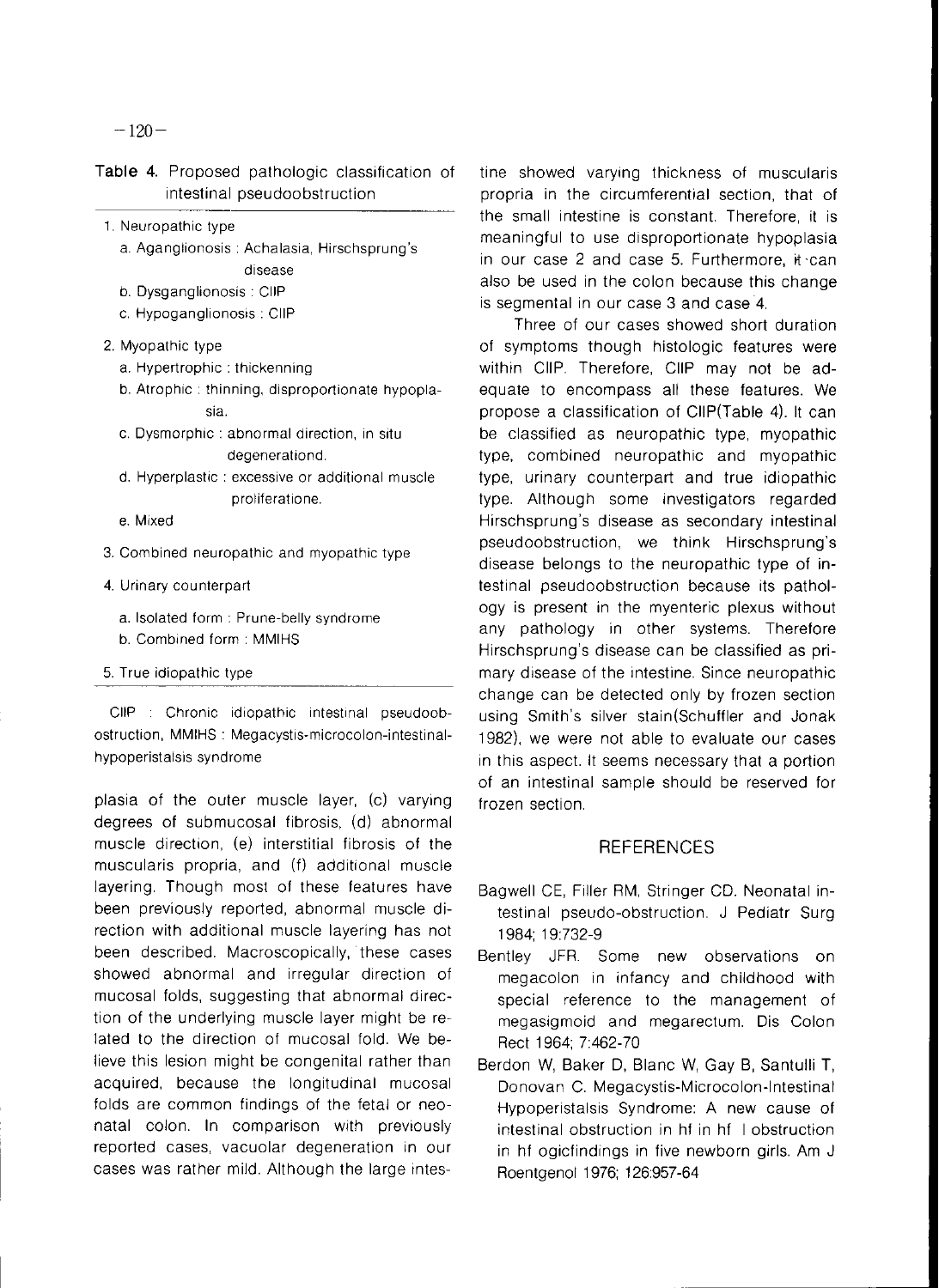- Cockel R. Hill EE, Rushton DI, Familial steatorrhea with calcification of the basal ganglia and mental retardation. Q J Med 1973; 42:771-83
- Davidson M, Bauer CH. Studies of distal colonic motility in children. IV. Achalasia of the distal rectal segment despite presence of ganglia in the myenteric plexuses of this area. Pediatrics 1958; 21:746-61
- Dudley H, Sinclair I, McLaren I, McNair T, Newsam J. Intestinal pseudoobstruction. J R Coll Surg Edinb 1958; 3:206-17
- Dyer N, Dawson A, Smith B, Todd I. Obstruction of bowel due to lesion in the myenteric plexus. Br Med J 1969; 1:686-9
- Ehrenpreis TH. Pseudo-Hirschsprung's disease. Seminar on pseudo Hirschsprung's disease and related disorders. Combined meeting of the **British** association of paediatric surgeons and the surgical section of the american academy of pediatrics. Edinburgh, 1965
- Erskine JM. Acquired mega- colon, megaesophagus and megaduodenum with aperistalsis. A case report. Am J Gastroenterol 1963: 40:588-600
- Faulk DL, Anuras S, Christensen J. Chronic intestinal obstruction. Gastroenterology 1978; 74: 922-31
- Faulk DL, Anuras S. Gardner GD, Mitros F. Summers R, Christensen J. A familial visceral myopathy. Ann Intern Med 1978; 89:600-6
- Jacobs E, Ardichvili D, Perissino A, Gottignies P, Hanssens JF. A case of familial visceral myopathy with atrophy and fibrosis of the longitudinal muscle layer of the entire small bowel. Gastroenterology 1979; 77:745-50
- Kapila L, Haberkorn S, Nixon HH. Chronic advnamic bowel simulating Hirschsprung's disease. J Pediatr Surg 1975; 10:885-92
- Kirtane J, Talwalker V, Dastur DK. Megacystis, Microcolon, Intestinal Hypoperistalsis Syndrome: Possible pathogenesis. J Pediatr Surg 1984; 19:206-8
- Maldonado J, Gregg J, Green P, Brown A. Chronic idiopathic intestinal pseudo-obstruction. Am J Med 1970; 49:203-12
- McClelland HA, Lewis MJ, Naish JM. Idiopathic steatorrhea with intestinal pseudo-obstruction. Gut 1962; 3:142-5
- Mitros FA, Schuffler MD, Teja K, Anuras S. Pathologic features of familial visceral myopathy. Hum Pathol 1982; 13:825-33
- Morson BC, Dawson IM, Day DW, Jass JR, Price AB, Williams GT. Morson & Dawson's Gastrointestinal Pathology. 3rd ed. Blackwell Scientific Publications, Oxford, 1990
- Murley RS. Painful enteromegaly of unknown aetiology. Proc R Soc Med 1959; 52:479-80.
- Naish JM, Capper WM, Brown NJ. Intestinal pseudo-obstruction with steatorrhea. Gut 1960; 1:62-6 Nixon HH. Seminar on pseudo-Hirschsprung's disease and related disorders. Arch Dis Child 1966; 41:143-54
- Ogilvie H. Large-intestine colic due to sympathetic deprivation. A new clinical syndrome. Br Med J 1948: 2:671-3
- Paul CA, Tomiyasu U, Mellinkoff SM. Nearly fatal pseudoobstruction of the small intestine. A case report of its relief by subtotal resection of the small bowel. Gastroenterology 1961; 40:698-704
- Puri P, Lake BD, Gorman F, O'Donnell B, Nixon. HH. Megacystis-Microcolon-Intestinal Hypoperistalsis Syndrome: A visceral myopathy. J Pediatr Surg 1983; 18:64-9
- Puri P, Lake BD, Nixon HH. Adynamic bowel syndrome: report of a case with diturbance of the cholinergic innervation. Gut 1977; 18:754-9
- Puri P, Lake BD, Nixon HH, Clarieaux AE. Neuronal colonic dysplasia: an unusual association of the Hirschsprung's disease. J Pediatr Surg 1977; 12:681-5
- Schuffler M, Deitch E. Chronic idiopathic intestinal pseudoobstruction: A surgical approach. Ann Surg 1980; 192:752-61
- Schuffler MD, Jonak Z. Chronic idiopathic intestinal pseudoobstruction caused by a degenerative diorder of the myenteric plexus: The use of Smith's method to define the neuropathology. Gastroenterology 1982; 82: 476-86

Schuffler MD, Lowe MC, Bill AH. Studies of idio-